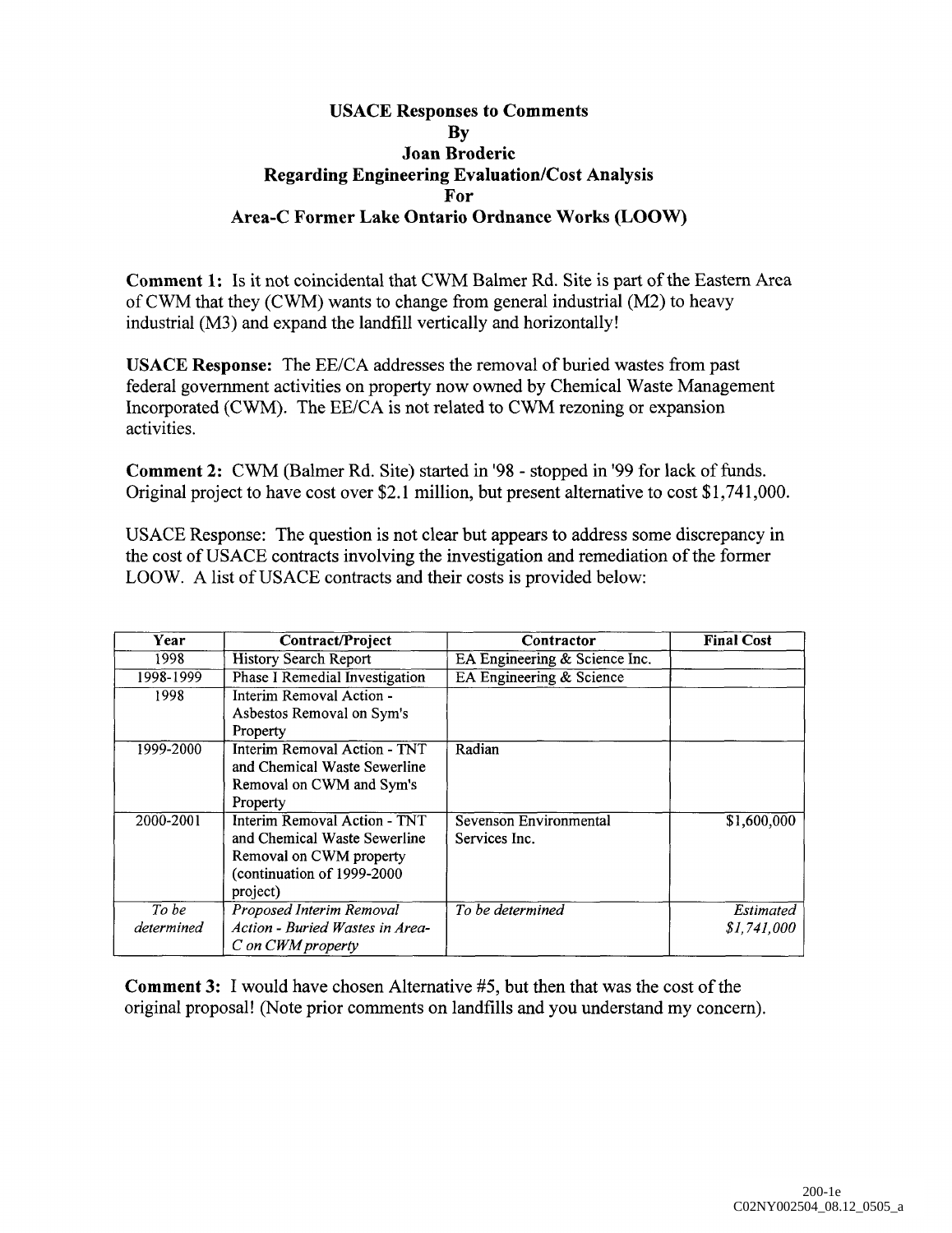**USACE Response:** The comment is not clear. There have been no prior proposals for an interim removal action to remove the buried wastes in Area-C. Alternative-5 was not selected for the reasons mentioned in the EE/CA.

**Comment 4:** Twelve Mile Creek will need to be rerouted in order for CWM to expand outward. What have previous studies indicated when we start fooling around with Mother Nature and ecological systems:

USACE **Response:** The EE/CA addresses the removal of buried wastes from past federal government activities on property now owned by Chemical Waste Management Incorporated (CWM). The EE/CA is not related to CWM rezoning or expansion activities and has no impact on Twelve Mile Creek.

**Comment 5:** We are currently in an era of advanced technology (See attachment #4) but we continue with a "TWABAL" (There Will Always Be A Landfill) mentality. We are only making a dent in our waste problem by reducing, recycling, and reusing but it is a positive start and should be an encouraged trend. We are perpetuating "TWABAL" by allowing CWM and Modern to extend leases and expand. Don't you agree!

USACE **Response:** The EE/CA addresses the removal of buried wastes from past federal government activities on property now owned by Chemical Waste Management Incorporated (CWM). The EE/CA is not related to CWM or Modern Landfill Inc. rezoning or expansion activities.

Comment 6: p.13 EE/CA (Not numbered in my copy!) start p.12 "In 1969, the Somerset Group (Somerset) obtained an approximately 100-acre section of the (p. 13) mer LOOW property that contained AFB-68. Around 1979, the southern half of the former AFP-68 (about 50 acres) was sold to SCA. The section is currently owned by CWM, (CWM operates the site as a Resource Conservation and Recovery Act (RCRA) TSDE".

p.7 EE/CA "Based upon analytical results, Resource Conservation and Recovery Act (RCRA) hazardous wastes would be disposed to a commercial treatment, storage, and disposal facility (TSDF) permitted to accept RCRA wastes. Excavated soils would either be returned to the excavation if "clean" or disposed to a properly permitted commercial landfill if "contaminated". That's CWM folks.

Read on! P.20 EE/CA 2.2.2 Private, Public, Municipal and Federal (Non-DoD) Operations on LOOW: "Based on information obtained to date, most of the possible impacts from DOD-related activities on private, public, or municipal operations appear to be confined to the approximate 1,500-acre area south of Balmer Road, formerly owned by the USAEC/DOE. Private corporations or municipalities own this area, with the exception of the 191-acre NFSS and the 98-acre USAF parcel (former YTA)"..."These include CWM, Modern Disposal Services, Inc. (including former Department of Labor (DOL) property), and the Town of Lewiston....Lew-Port Schools.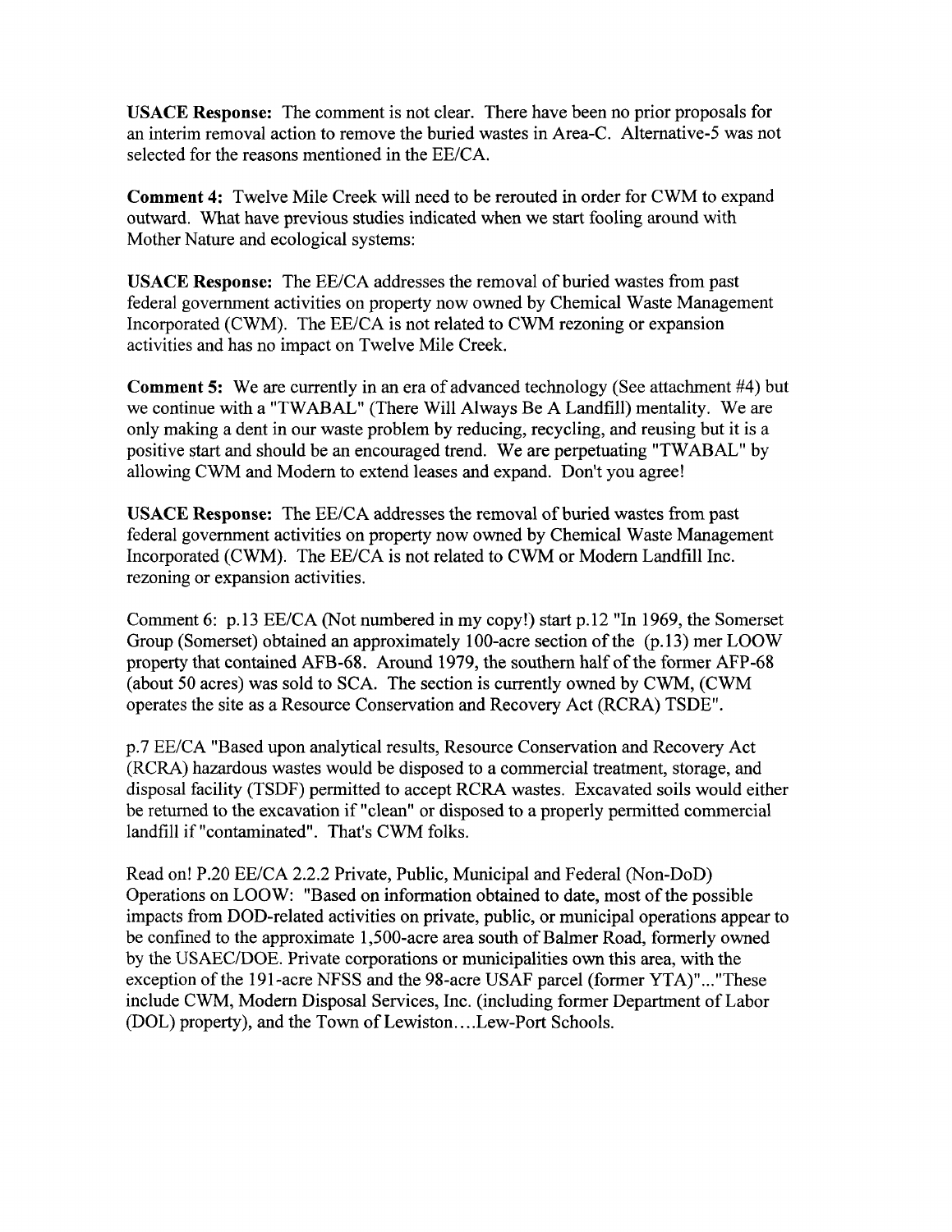Read p. 21 for more information on Modern Landfill - "125.57 acres were subsequently owned by the DOL for a training site, then sold to Modern Disposal Services, Inc., in 1988"

Is it coincidental that CWM and Modern (both waste facilities) request to go upward and outward and remain for another 40 to 50 years!

**USACE Response:** The EE/CA addresses the removal of buried wastes from past federal government activities on property now owned by Chemical Waste Management Incorporated (CWM). The EE/CA is not related to CWM or Modern Landfill Inc. rezoning or expansion activities. Contractors hired by the Corps of Engineers are required to seek multiple bids for subcontracts - including waste disposal. USACE will dispose of wastes with the lowest responsible bidder.

Isn't it their (CWM/Modern) location advantageous to the Federal Government with their carry-over problem!!

USACE **Response:** The EE/CA addresses the removal of buried wastes from past federal government activities on property now owned by Chemical Waste Management Incorporated (CWM). The EE/CA is not related to CWM or Modern Landfill Inc. rezoning or expansion activities. Contractors hired by the Corps of Engineers are required to seek multiple bids for subcontracts - including waste disposal. USACE will dispose of wastes with the lowest responsible bidder.

In Reference to comment #3, Why I prefer Alternative #5:

1. It does not rely on land-disposal of hazardous wastes in a RCRA permitted landfill untreated. P. 72 EE/CA 6.6.1 Effectiveness: - Reduction of Potential Risks To Human Health And The Environment: "Chemical treatment would likely offer more long-term effectiveness than land disposal or stabilization"

**USACE Response:** It should be noted that depending on the operating permit of the selected waste treatment, disposal, or storage facility, some wastes are treated and/or stabilized prior to placement in the landfill. This is determined on a case-by-case basis depending on the types and concentrations of contaminants.

After 50 years of "baby-sitting" this as Tim Henderson stated, our community deserves the best method possible.

Alternative #2 is not the most expensive method, it is not the most effective, but is probably the least complicated.

Western N.Y. deserves a break - we have had our share and more of wastes and landfills. Western N.Y. has done their part for the State and Federal government and now let someone else share that responsibility.